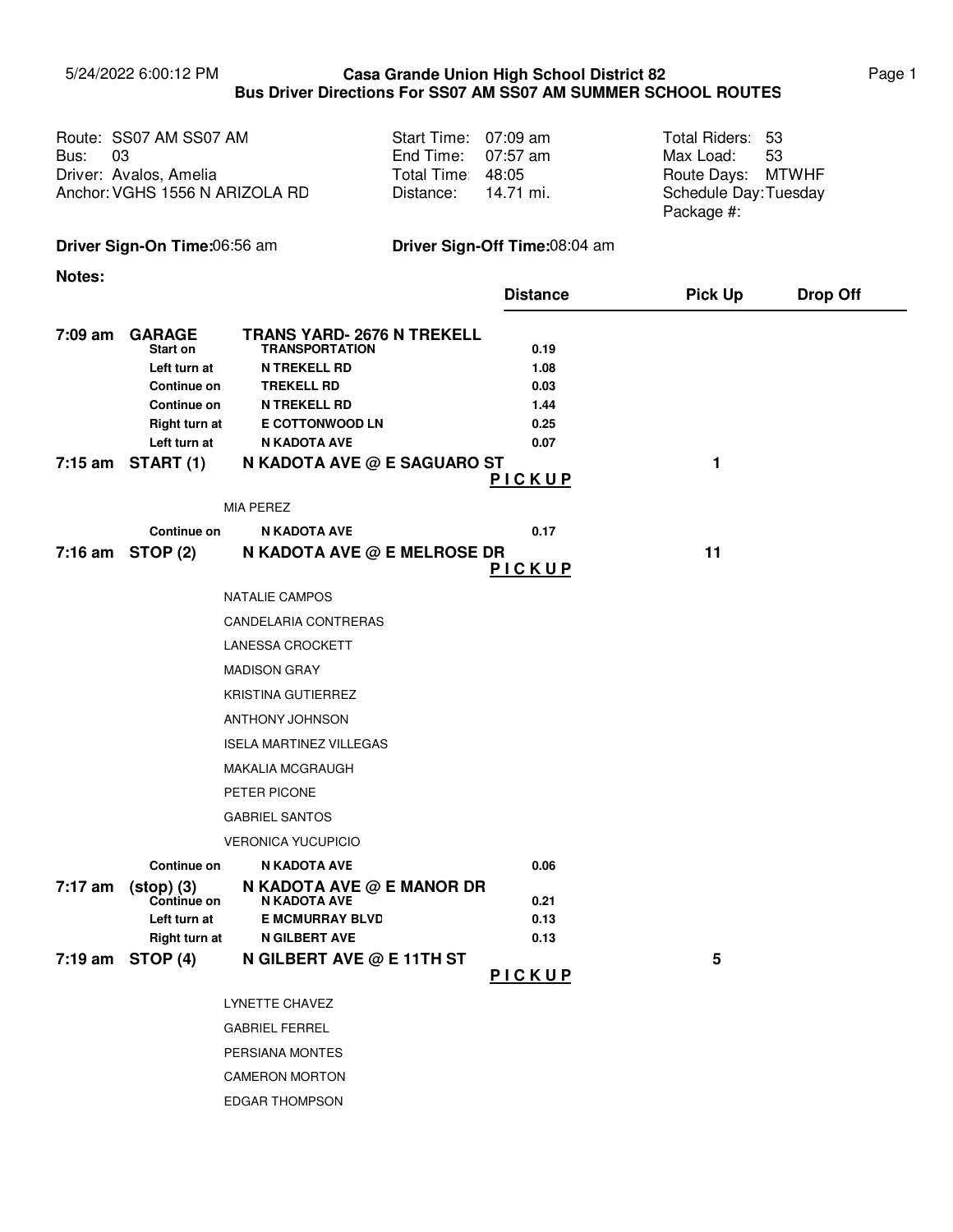### 5/24/2022 6:00:12 PM **Casa Grande Union High School District 82** Page 2 **Bus Driver Directions For SS07 AM SS07 AM SUMMER SCHOOL ROUTES Casa Grande Union High School District 82**

|         |                                       |                                                    | <b>Distance</b> | <b>Pick Up</b>  | <b>Drop Off</b> |
|---------|---------------------------------------|----------------------------------------------------|-----------------|-----------------|-----------------|
|         | Continue on                           | <b>N GILBERT AVE</b>                               | 0.31            |                 |                 |
|         | Right turn at                         | E 8TH ST                                           | 0.19            |                 |                 |
|         | $7:21$ am STOP $(5)$                  | E 8TH ST @ N BROWN AVE                             |                 | 1               |                 |
|         |                                       |                                                    | PICKUP          |                 |                 |
|         |                                       | LUIS ALBA                                          |                 |                 |                 |
|         | <b>Right turn at</b>                  | <b>N BROWN AVE</b>                                 | 0.08            |                 |                 |
|         | Left turn at                          | E 9TH ST                                           | 0.19            |                 |                 |
|         | $7:22$ am STOP (6)                    | E 9TH ST @ N CASA GRANDE AVE                       | <u>PICKUP</u>   | $\mathbf 2$     |                 |
|         |                                       | JENNIFER AHUMADA                                   |                 |                 |                 |
|         |                                       | MATTHEW CASTRO                                     |                 |                 |                 |
|         | Left turn at                          | E 9TH ST                                           | 0.28            |                 |                 |
|         | <b>Right turn at</b>                  | <b>N CENTER AVE</b>                                | 0.14            |                 |                 |
|         | 7:24 am STOP (7)                      | N CENTER AVE @ E 11TH ST                           |                 | $6\phantom{1}6$ |                 |
|         |                                       |                                                    | PICKUP          |                 |                 |
|         |                                       | ENRIQUE BEJARANO MURRIET.                          |                 |                 |                 |
|         |                                       | <b>GREYSON BORGARDS</b>                            |                 |                 |                 |
|         |                                       | YZABELLA GONZALEZ-FLORES                           |                 |                 |                 |
|         |                                       | <b>MAKENZI KUHNI</b>                               |                 |                 |                 |
|         |                                       | <b>CAMERON LYONS</b>                               |                 |                 |                 |
|         |                                       | DANIEL VELASQUEZ                                   |                 |                 |                 |
|         | Continue on                           | <b>N CENTER AVE</b>                                | 0.22            |                 |                 |
|         | <b>Right turn at</b><br>Left turn at  | <b>E MCMURRAY BLVD</b><br><b>N CASA GRANDE AVE</b> | 0.28<br>0.35    |                 |                 |
|         | 7:27 am STOP (8)                      | N CASA GRANDE AVE @ E CHOLLA ST                    |                 | 10              |                 |
|         | <b>CENTER PARK APT SOUTH ENTRANCE</b> |                                                    |                 |                 |                 |
|         |                                       |                                                    | <u>PICKUP</u>   |                 |                 |
|         |                                       | ANNALIA ANAYA                                      |                 |                 |                 |
|         |                                       | <b>EVAN CENTENO</b>                                |                 |                 |                 |
|         |                                       | <b>DAVID GALLEGOS</b>                              |                 |                 |                 |
|         |                                       | Damien Garza                                       |                 |                 |                 |
|         |                                       | <b>BROOKE LEAMONS</b>                              |                 |                 |                 |
|         |                                       | <b>AYANA RENTERIA</b>                              |                 |                 |                 |
|         |                                       | <b>MARCILLA STEWART</b>                            |                 |                 |                 |
|         |                                       | <b>KREW TEJADA</b>                                 |                 |                 |                 |
|         |                                       | <b>MORGAN YOUNG</b>                                |                 |                 |                 |
|         |                                       | ANNA ZACARIAS MARTINEZ                             |                 |                 |                 |
|         | Continue on                           | <b>N CASA GRANDE AVE</b>                           | 0.02            |                 |                 |
| 7:28 am | <b>STOP (9)</b>                       | <b>CENTER PARK APTS/1550 N CASA GRANDE AVE</b>     | <u>PICKUP</u>   | 1               |                 |
|         |                                       | DEVIN PEREZ                                        |                 |                 |                 |
|         | <b>Continue on</b>                    | <b>N CASA GRANDE AVE</b>                           |                 |                 |                 |
|         | Left turn at                          | <b>E SAGUARO ST</b>                                | 0.03<br>0.25    |                 |                 |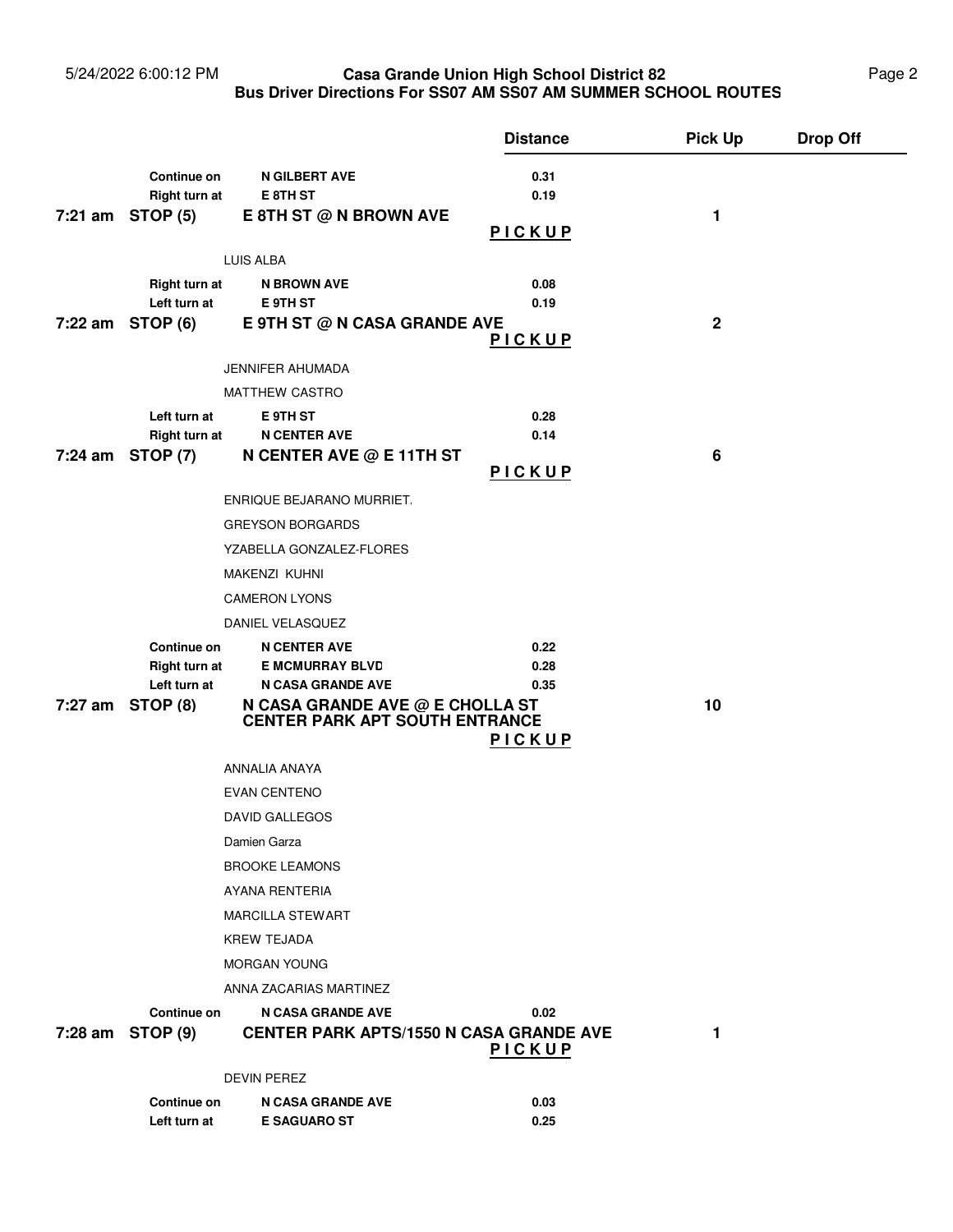#### 5/24/2022 6:00:12 PM **Casa Grande Union High School District 82** Page 3 **Bus Driver Directions For SS07 AM SS07 AM SUMMER SCHOOL ROUTES Casa Grande Union High School District 82**

|         |                                 |                                                                   | <b>Distance</b> | <b>Pick Up</b>   | <b>Drop Off</b> |
|---------|---------------------------------|-------------------------------------------------------------------|-----------------|------------------|-----------------|
|         | 7:29 am STOP (10)               | E SAGUARO ST @ N CENTER AVE                                       | PICKUP          | $\boldsymbol{6}$ |                 |
|         |                                 | MIGUEL ANDRADE                                                    |                 |                  |                 |
|         |                                 |                                                                   |                 |                  |                 |
|         |                                 | <b>IMARI DAVIS</b>                                                |                 |                  |                 |
|         |                                 | JULIAN LARKIN                                                     |                 |                  |                 |
|         |                                 | <b>LESSENIA LOWE</b>                                              |                 |                  |                 |
|         |                                 | <b>CHRISTOPHER LUCERO</b>                                         |                 |                  |                 |
|         |                                 | <b>LISETTE SOBERANES</b>                                          |                 |                  |                 |
|         | Right turn at                   | <b>N CENTER AVE</b>                                               | 0.10            |                  |                 |
|         | <b>Right turn at</b>            | <b>E COTTONWOOD LN</b>                                            | 0.88            |                  |                 |
|         | Right turn at                   | <b>N AMARILLO ST</b>                                              | 0.15            |                  |                 |
|         | 7:32 am STOP (11)               | N AMARILLO ST @ E SUNSET DR                                       | PICKUP          | 4                |                 |
|         |                                 | <b>BRIANA GONZALEZ</b>                                            |                 |                  |                 |
|         |                                 | YASMINE MEJIA                                                     |                 |                  |                 |
|         |                                 | YSABELLA MONREAL MEEK                                             |                 |                  |                 |
|         |                                 | <b>NATHAN PINEDA</b>                                              |                 |                  |                 |
|         | Left turn at                    | <b>E SUNSET DR</b>                                                | 0.47            |                  |                 |
| 7:34 am | <b>END (12)</b>                 | E SUNSET DR @ N COLORADO ST                                       |                 | 6                |                 |
|         |                                 |                                                                   | PICKUP          |                  |                 |
|         |                                 | APPLE CASTRO                                                      |                 |                  |                 |
|         |                                 | DANIEL LUNA                                                       |                 |                  |                 |
|         |                                 | <b>ANDREW TAVARES</b>                                             |                 |                  |                 |
|         |                                 | <b>GABRIEL VALDEZ</b>                                             |                 |                  |                 |
|         |                                 | AMADEO VILLANUEVA                                                 |                 |                  |                 |
|         |                                 | KALANI VILLANUEVA                                                 |                 |                  |                 |
|         | Left turn at                    | N COLORADO ST                                                     | 0.20            |                  |                 |
|         | <b>Right turn at</b>            | <b>E COTTONWOOD LN</b>                                            | 1.01            |                  |                 |
|         | <b>Right turn at</b>            | <b>VGHS PARKING LOT</b>                                           | 0.02            |                  |                 |
|         | <b>Continue on</b>              | <b>SPED PARKING LOT</b>                                           | $0.06\,$        |                  |                 |
|         | Continue on                     | <b>VGHS PARKING LOT</b>                                           | 0.11            |                  |                 |
|         | <b>Right turn at</b>            | <b>VISTA GRANDE LOADING ZONE</b>                                  | 0.04            |                  |                 |
| 7:40 am | <b>DEST (13)</b><br>Continue on | <b>VGHS 1556 N ARIZOLA RD</b><br><b>VISTA GRANDE LOADING ZONE</b> | 0.10            |                  | 53              |
|         | <b>Right turn at</b>            | <b>Clemons</b>                                                    | 0.30            |                  |                 |
|         | Continue on                     | <b>N CLEMENTS RD</b>                                              | 0.06            |                  |                 |
|         | <b>Right turn at</b>            | <b>E SANDALWOOD RD</b>                                            | 0.03            |                  |                 |
|         | <b>Right turn at</b>            | N OAK ST                                                          | 0.08            |                  |                 |
|         | <b>Continue on</b>              | E CAROLYN WAY                                                     | 0.23            |                  |                 |
|         | <b>Right turn at</b>            | N ARIZOLA RD                                                      | 0.51            |                  |                 |
|         | Left turn at                    | <b>E COTTONWOOD LN</b>                                            | 1.51            |                  |                 |
|         | <b>Right turn at</b>            | <b>N TREKELL RD</b>                                               | 1.44            |                  |                 |
|         | Continue on                     | <b>TREKELL RD</b>                                                 | 0.03            |                  |                 |
|         | Continue on                     | <b>N TREKELL RD</b>                                               | 1.08            |                  |                 |
|         | Right turn at                   | <b>TRANSPORTATION</b>                                             | 0.19            |                  |                 |
| 7:57 am | <b>GARAGE</b>                   | <b>TRANS YARD- 2676 N TREKELL</b>                                 |                 |                  |                 |